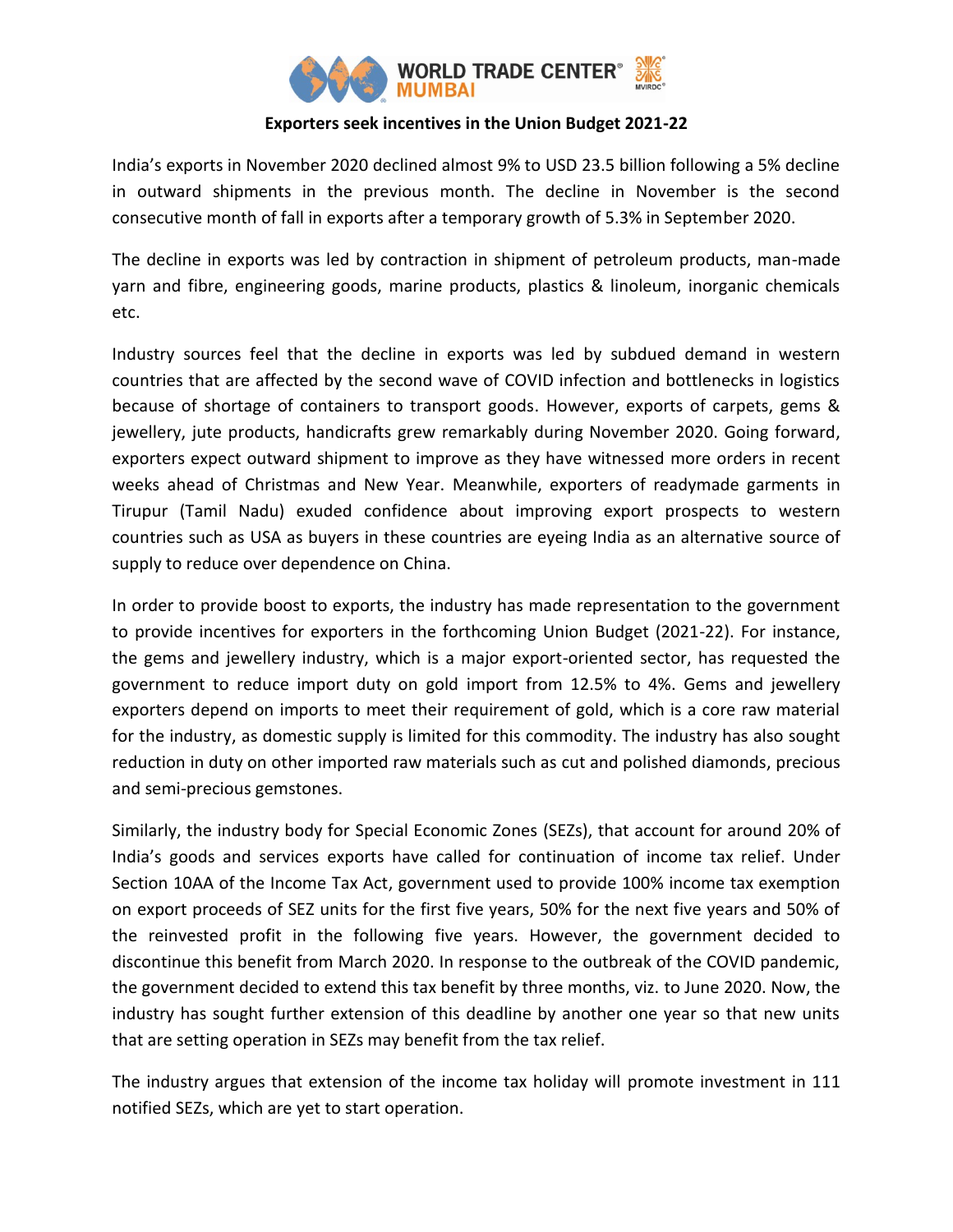

Another recommendation by a section of industry is to promote exports of iron ore pellets by re-introducing duty drawback, which was withdrawn earlier, for this commodity. Iron ore pellet is a raw material used in steel manufacturing and many local manufacturers are exporting pellets in order to ensure optimal utilization of their idle production capacity.

### **Notifications**

### **PIB**

Joint Statement on India-Bangladesh virtual Summit

<https://www.pib.gov.in/PressReleasePage.aspx?PRID=1681428>

MoUs signed at India-Bangladesh Virtual Summit

<https://www.pib.gov.in/PressReleasePage.aspx?PRID=1681417>

Relaxation on conditions of import of onions

<https://www.pib.gov.in/PressReleasePage.aspx?PRID=1681415>

APEDA facilitates shipment of rice from Varanasi

<https://www.pib.gov.in/PressReleasePage.aspx?PRID=1681341>

Council clears domestic procurement of Rs. 27,000 crore worth defence equipments

<https://www.pib.gov.in/PressReleasePage.aspx?PRID=1681456>

Inauguration of Livelihood Enterprise Development Programme

<https://www.pib.gov.in/PressReleasePage.aspx?PRID=1681503>

#### **DGFT**

Amendment in Para 2.60 of Handbook of Procedures, 2015-20

[https://content.dgft.gov.in/Website/dgftprod/6fc04c5c-f131-4781-b2f6](https://content.dgft.gov.in/Website/dgftprod/6fc04c5c-f131-4781-b2f6-fd360ddbb63d/PN%20no.32%20dated%2016.12.2020%20English%20%20ink%20singed%20scanned%20%20pdf.pdf) [fd360ddbb63d/PN%20no.32%20dated%2016.12.2020%20English%20%20ink%20singed%20scanned%20](https://content.dgft.gov.in/Website/dgftprod/6fc04c5c-f131-4781-b2f6-fd360ddbb63d/PN%20no.32%20dated%2016.12.2020%20English%20%20ink%20singed%20scanned%20%20pdf.pdf) [%20pdf.pdf](https://content.dgft.gov.in/Website/dgftprod/6fc04c5c-f131-4781-b2f6-fd360ddbb63d/PN%20no.32%20dated%2016.12.2020%20English%20%20ink%20singed%20scanned%20%20pdf.pdf)